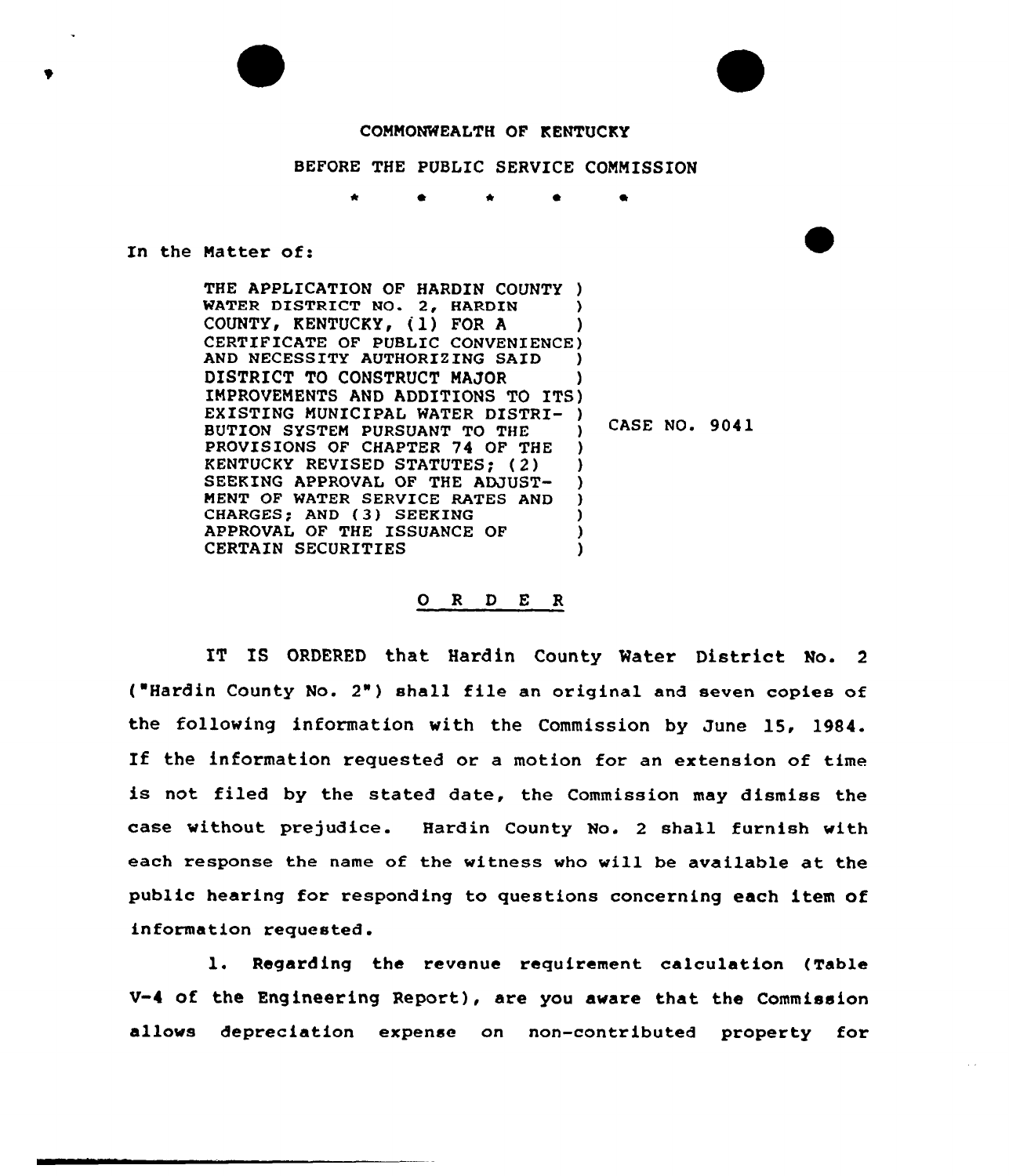rate-making purposes? If so, provide an explanation as to why this was not included in determining the required revenue.

2. According to the 1983 annual report, maintenance of meters expense was \$6,049.62. However in the plant accounts (pages <sup>4</sup> and 5) there are no beginning or ending balances for the property account "Meters." Provide the following:

- a. An explanation of the policy regarding capitalization versus expensing of meters expenses.
- b. An explanation of the plant account into which expenditures for meters are capitalized.
- c. Copies of invoices for all expenditures over \$100 for the "maintenance of meters" account.

3. Provide detailed narrative explanations for increases in the following accounts over the past 3 calendar years:

|                                            | 1981     | 1982     | 1983     |
|--------------------------------------------|----------|----------|----------|
| Accounting & Collecting Labor              | \$17,187 | \$18,503 | \$30,603 |
| Administrative and General Salaries 49,750 |          | 55,519   | 73,648   |
| Employee Pensions and Benefits             | 7,594    | 20,127   | 35,564   |
| Meter Reading Labor                        | 5,000    | 7,200    | 12,402   |

4. For the following expense accounts, provide explanations for the increases, summarize and 1ist the major non-recurring expenditures, and provide copies of invoices for all expenditures (in 1983) over \$150i

|                                                  | 1981    | 1982    | 1983               |
|--------------------------------------------------|---------|---------|--------------------|
| Transmission and Distribution<br><b>Expenses</b> | $-0-$   | $-0-$   | S <sub>5.347</sub> |
| Maintenance of Services Expense                  | \$4,328 | \$6,076 | 813,612            |

 $-2-$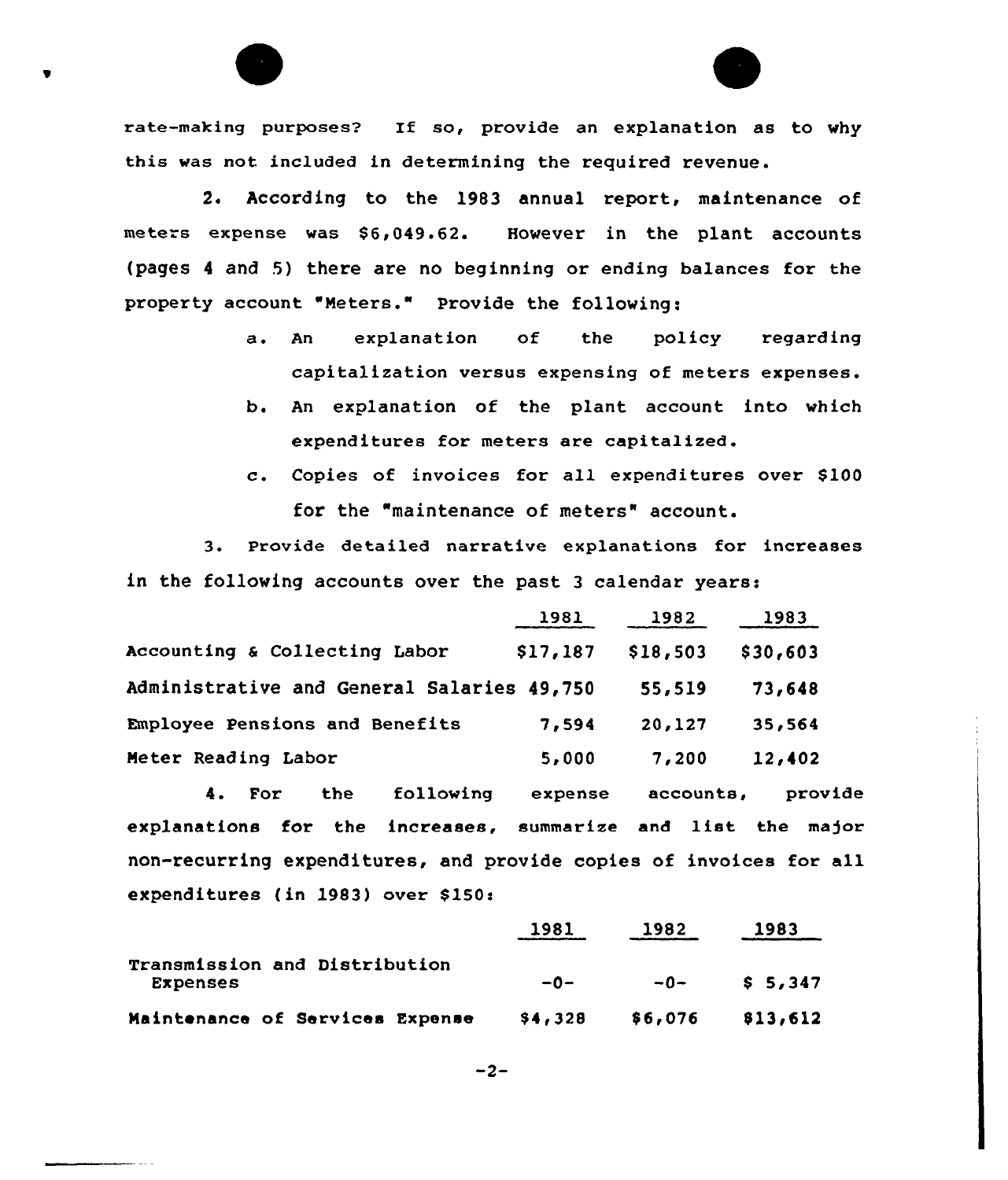



5. Regarding Table V-3 of the Engineering Report, explain the item listed as "seminar expense" of 55,500 for 1983. Is this expense expected to recur annually?

6. Provide the calculations to substantiate the pro forms adjustment reducing the utilities expense by \$10,000 in Table  $V=3$ of the Engineering Report.

7. Provide the nature and source of "Other" Income of \$ 25,685 on page 17 of the Engineering Report. Is this income expected to recur at, the 1983 level in future years?

8. Regarding the Engineering Report provide an explanation for the difference between the number of new customers (500) shown in Table V-3 used to calculate the increased purchased water cost and the number of new customers (200} shown in Table V-6 to calculate increased revenue from new customers. Provide revised adjustments if appropriate.

9. Provide the nature and source of interest income of \$ 18,360 for 1983. Is this income restricted in any way?

10. Provide the nature of other interest expense of \$4,126 for 1983 and whether this expense is expected to recur in future years.

11. According to the 1983 annual report, purchased water expense for 1983 was \$347,209, and according to the Engineering Report, the wholesale purchased water rate from Hardin County Water District No. 1 is \$0.70 per 1,000 gallons. However, according to Hardin County Water District No. 1's 1983 annual report 1983 sales to Hardin County No. 2 were \$310,220, and the

 $-3-$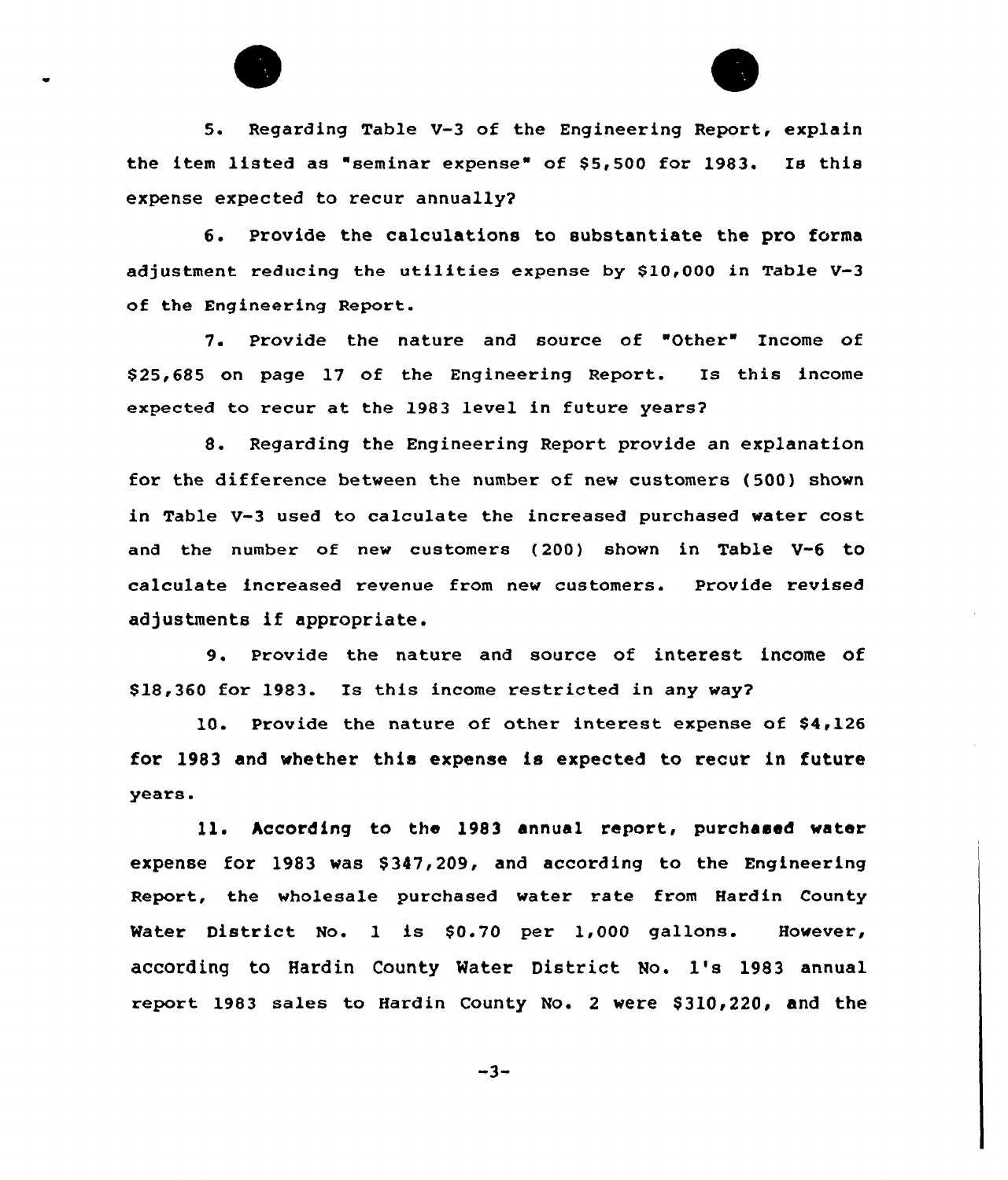rate was \$0.61 per 1,000 gallons. Please reconcile and explain these apparent discrepancies.

12. Provide a listing of Hardin County No. <sup>2</sup> employees and their wages and salaries for 1983.

13. Provide a summary of the major amounts included in miscellaneous general expense of S12,400 for 1983.

14. Provide hydraulic analyses, supported by computations and actual field measurements, of typical operational sequences of the existing water distribution system. Computations are to be documented by a schematic map of the system that shows pipeline sizes, lengths, connections, pumps, water storage tanks, and sea leve1 elevations of key points, as well as allocations of actual customer demands. Flows used in the analyses shall be identified as to whether they are based on average instantaneous flows, peak instantaneous flows, or any combination or variation thereof. The flows used in the analyses shall be documented by actual field measurements and customer use records. Justify fully any assumptions used in the analyses.

15. Provide a summary of any operational deficiencies of the existing water system that are indicated by the hydraulic analyses or that are known from experience.

16. Provide hydraulic analyses, supported by computations and field measurements, demonstrating the appropriateness of the engineering design of the proposed construction of additions and extensions. Justify fully any assumptions used in the analyses.

 $-4-$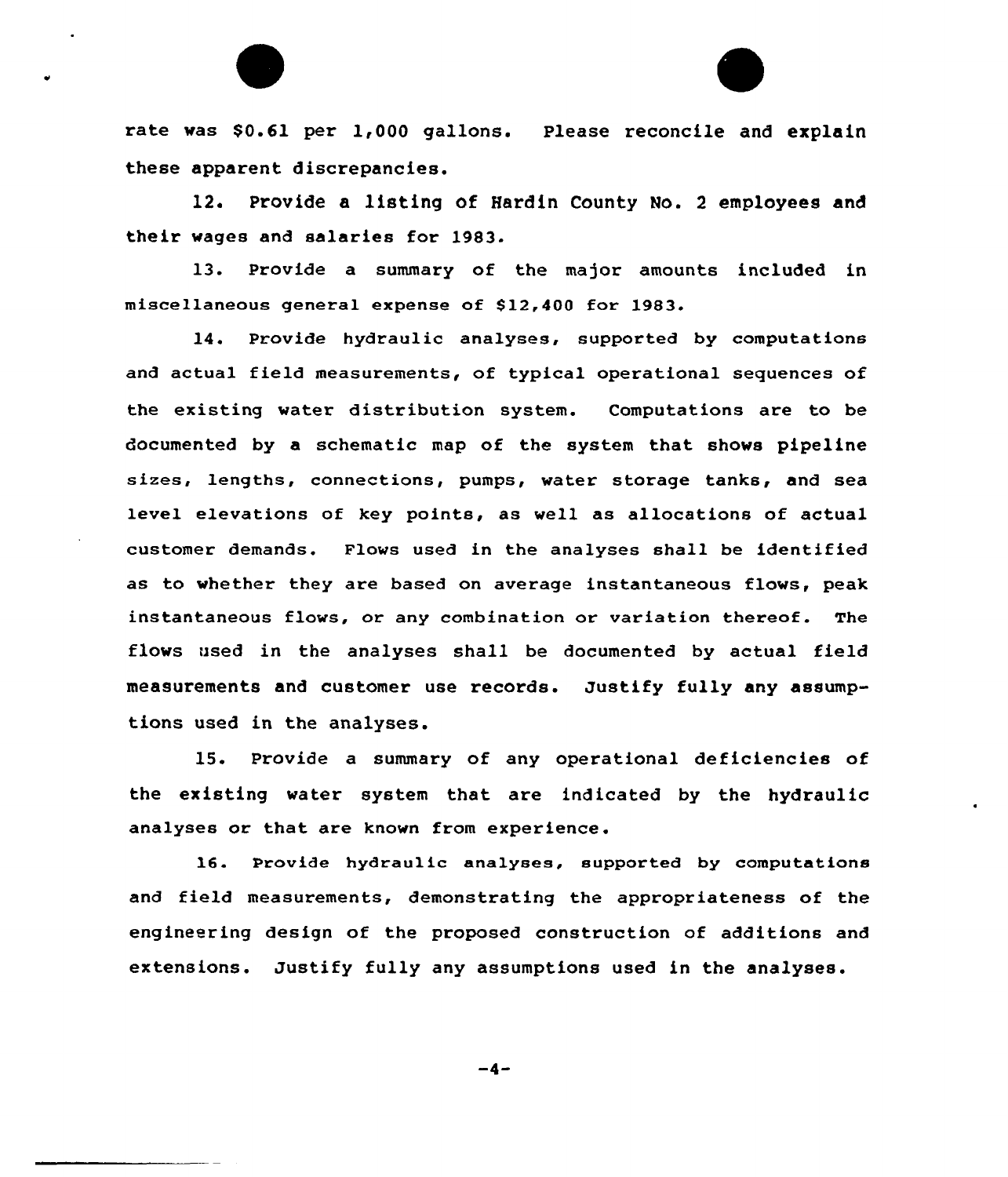17. Provide a pressure recording chart showing the actual 24-hour continuously measured pressure available near the connection point of Hardin County's proposed waterline near Franklin Crossroads to Hardin County Mater District No. 1's water system. Identify the 24-hour period recorded, the exact location of the pressure recorder and the sea level elevation of the recorder.

18. Provide a pressure recording chart showing the actual 24-hour continuously measured pressure available near the proposed tank site on Hardin County's existing waterline on Middle Creek Road. Identify the 24-hour period recorded, the exact location of the pressure recorder and the sea level elevation of the recorder.

19. Provide a pressure recording chart showing the actual 24-hour continuously measured pressure available on Hardin County's existing waterline on Middle Creek Road at the intersection of Highway 567. Identify the 24-hour period recorded, the exact location of the pressure recorder and the sea level elevation of the recorder.

20. Provide flow test data for any fire hydrants in the vicinity of the proposed tank location on Middle Creek Road. Flow test information should include static pressure prior to flowing hydrant, actual flow measured, and residual pressure during flow.

21. Provide narrative description of the proposed daily operational sequences of the water system. Documentation should include the methods and mechanisms proposed to provide positive control of the proposed tanks water levels. Narrative description should also include hov tanks vill "vork" ( Expected inflow and outflow of water and approximate times of day) . Any assumptions

 $-5-$